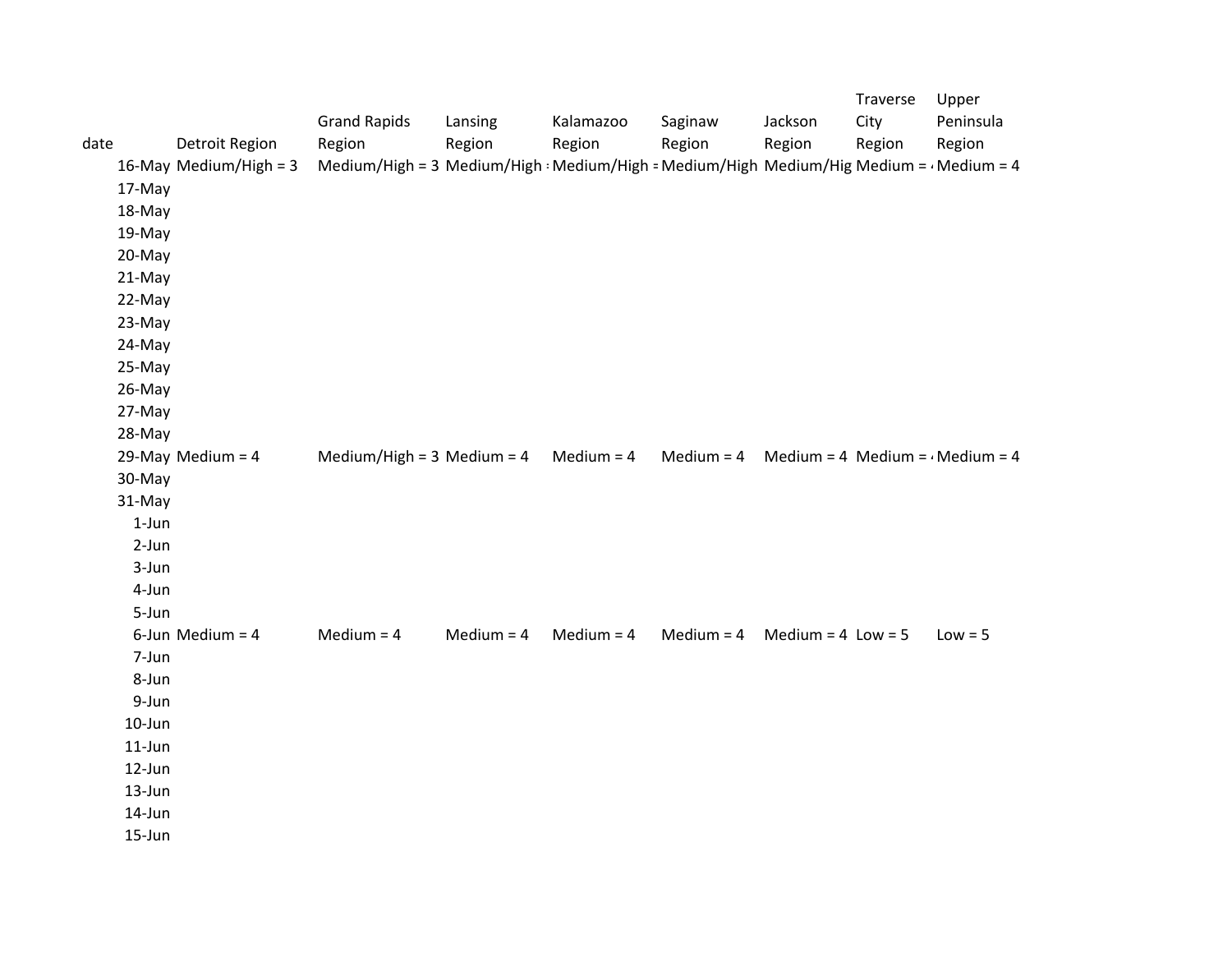| 16-Jun                              |                              |            |              |              |                                        |                                                                                     |
|-------------------------------------|------------------------------|------------|--------------|--------------|----------------------------------------|-------------------------------------------------------------------------------------|
| 17-Jun                              |                              |            |              |              |                                        |                                                                                     |
| 18-Jun                              |                              |            |              |              |                                        |                                                                                     |
| 19-Jun                              |                              |            |              |              |                                        |                                                                                     |
| 20-Jun                              |                              |            |              |              |                                        |                                                                                     |
| 21-Jun                              |                              |            |              |              |                                        |                                                                                     |
| 22-Jun                              |                              |            |              |              |                                        |                                                                                     |
| 23-Jun                              |                              |            |              |              |                                        |                                                                                     |
| 24-Jun                              |                              |            |              |              |                                        |                                                                                     |
| 25-Jun                              |                              |            |              |              |                                        |                                                                                     |
| 26-Jun Medium = 4                   | Medium/High = $3$ High = $2$ |            | Medium $=$ 4 | Medium = $4$ | Medium = $4$ Low = $5$                 | $Low = 5$                                                                           |
| 27-Jun                              |                              |            |              |              |                                        |                                                                                     |
| 28-Jun                              |                              |            |              |              |                                        |                                                                                     |
| 29-Jun                              |                              |            |              |              |                                        |                                                                                     |
| 30-Jun                              |                              |            |              |              |                                        |                                                                                     |
| $1-Jul$                             |                              |            |              |              |                                        |                                                                                     |
| $2$ -Jul                            |                              |            |              |              |                                        |                                                                                     |
| $3$ -Jul                            |                              |            |              |              |                                        |                                                                                     |
| 4-Jul Medium/High = 3               | $High = 2$                   | $High = 2$ | Medium $=$ 4 | Medium $=$ 4 | Medium = 4 Medium = $\cdot$ Medium = 4 |                                                                                     |
| 5-Jul                               |                              |            |              |              |                                        |                                                                                     |
| 6-Jul                               |                              |            |              |              |                                        |                                                                                     |
| 7-Jul                               |                              |            |              |              |                                        |                                                                                     |
| 8-Jul                               |                              |            |              |              |                                        |                                                                                     |
| 9-Jul                               |                              |            |              |              |                                        |                                                                                     |
| $10$ -Jul                           |                              |            |              |              |                                        |                                                                                     |
| $11$ -Jul                           |                              |            |              |              |                                        |                                                                                     |
| 12-Jul Medium/High = $3$ High = $2$ |                              | $High = 2$ |              |              |                                        | Medium/High = Medium/High Medium/Hig Medium = $\cdot$ Medium/High = 3               |
| $13$ -Jul                           |                              |            |              |              |                                        |                                                                                     |
| $14$ -Jul                           |                              |            |              |              |                                        |                                                                                     |
| $15$ -Jul                           |                              |            |              |              |                                        |                                                                                     |
| $16$ -Jul                           |                              |            |              |              |                                        |                                                                                     |
| 17-Jul Medium/High = 3              | $High = 2$                   |            |              |              |                                        | Medium/High : Medium/High = Medium/High Medium/Hig Medium = $\cdot$ Medium/High = 3 |
| 18-Jul                              |                              |            |              |              |                                        |                                                                                     |
| $19$ -Jul                           |                              |            |              |              |                                        |                                                                                     |
| 20-Jul                              |                              |            |              |              |                                        |                                                                                     |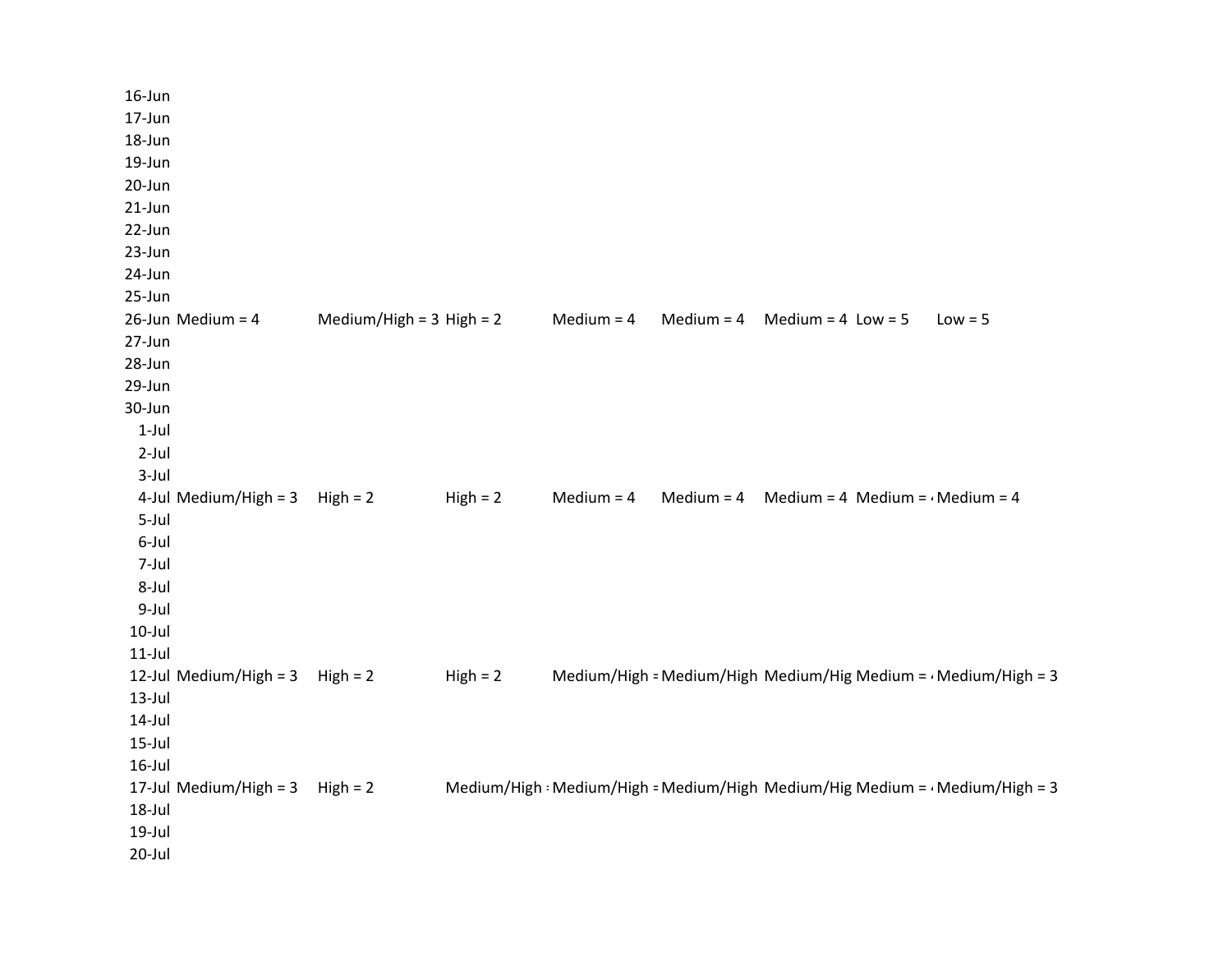| $21$ -Jul              |                                                                                                     |                                             |
|------------------------|-----------------------------------------------------------------------------------------------------|---------------------------------------------|
| 22-Jul                 |                                                                                                     |                                             |
| $23$ -Jul              |                                                                                                     |                                             |
| 24-Jul                 |                                                                                                     |                                             |
| 25-Jul Medium/High = 3 | Medium/High = 3 Medium/High : Medium/High = Medium/High Medium/Hig Medium = $\cdot$ Medium/High = 3 |                                             |
| $26$ -Jul              |                                                                                                     |                                             |
| 27-Jul                 |                                                                                                     |                                             |
| 28-Jul                 |                                                                                                     |                                             |
| 29-Jul                 |                                                                                                     |                                             |
| 30-Jul                 |                                                                                                     |                                             |
| $31$ -Jul              |                                                                                                     |                                             |
| 1-Aug                  |                                                                                                     |                                             |
| 2-Aug                  |                                                                                                     |                                             |
| 3-Aug                  |                                                                                                     |                                             |
| 4-Aug                  |                                                                                                     |                                             |
| 5-Aug                  |                                                                                                     |                                             |
| 6-Aug                  |                                                                                                     |                                             |
| 7-Aug                  |                                                                                                     |                                             |
| 8-Aug                  |                                                                                                     |                                             |
| 9-Aug                  |                                                                                                     |                                             |
| 10-Aug                 |                                                                                                     |                                             |
| 11-Aug                 |                                                                                                     |                                             |
| 12-Aug                 |                                                                                                     |                                             |
| 13-Aug                 |                                                                                                     |                                             |
| 14-Aug High = $2$      | Medium/High = 3 Medium/High : Medium/High = High = 2                                                | Medium/Hig Medium = $\cdot$ Medium/High = 3 |
| 15-Aug                 |                                                                                                     |                                             |
| 16-Aug                 |                                                                                                     |                                             |
| 17-Aug                 |                                                                                                     |                                             |
| 18-Aug                 |                                                                                                     |                                             |
| 19-Aug                 |                                                                                                     |                                             |
| 20-Aug                 |                                                                                                     |                                             |
| 21-Aug                 |                                                                                                     |                                             |
| 22-Aug                 |                                                                                                     |                                             |
| 23-Aug                 |                                                                                                     |                                             |
| 24-Aug                 |                                                                                                     |                                             |